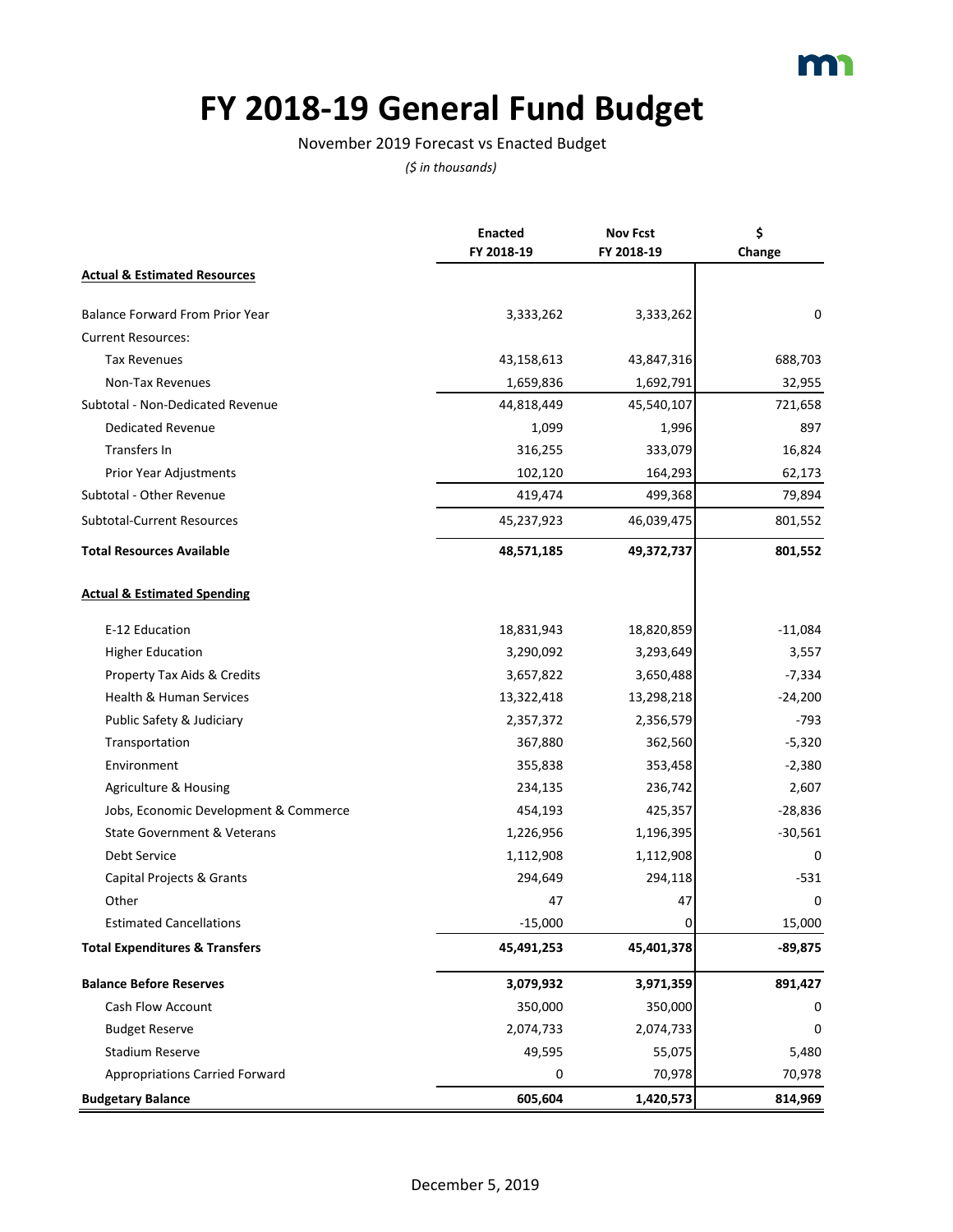### **FY 2020-21 General Fund Budget**

### November 2019 Forecast vs Enacted Budget

|                                           | <b>Enacted</b> | <b>Nov Fcst</b> | \$        |
|-------------------------------------------|----------------|-----------------|-----------|
|                                           | FY 2020-21     | FY 2020-21      | Change    |
| <b>Actual &amp; Estimated Resources</b>   |                |                 |           |
| <b>Balance Forward From Prior Year</b>    | 3,079,932      | 3,971,359       | 891,427   |
| <b>Current Resources:</b>                 |                |                 |           |
| <b>Tax Revenues</b>                       | 46,123,170     | 46,580,191      | 457,021   |
| Non-Tax Revenues                          | 1,499,965      | 1,556,502       | 56,537    |
| Subtotal - Non-Dedicated Revenue          | 47,623,135     | 48,136,693      | 513,558   |
| Transfers In                              | 468,986        | 455,986         | $-13,000$ |
| Prior Year Adjustments                    | 63,482         | 63,579          | 97        |
| Subtotal - Other Revenue                  | 532,468        | 519,565         | $-12,903$ |
| <b>Subtotal-Current Resources</b>         | 48,155,603     | 48,656,258      | 500,655   |
| <b>Total Resources Available</b>          | 51,235,535     | 52,627,617      | 1,392,082 |
| <b>Actual &amp; Estimated Spending</b>    |                |                 |           |
| E-12 Education                            | 20,122,262     | 20,098,373      | $-23,889$ |
| <b>Higher Education</b>                   | 3,406,128      | 3,406,152       | 24        |
| Property Tax Aids & Credits               | 3,803,613      | 3,864,705       | 61,092    |
| Health & Human Services                   | 14,773,566     | 14,676,802      | $-96,764$ |
| Public Safety & Judiciary                 | 2,491,870      | 2,513,942       | 22,072    |
| Transportation                            | 331,225        | 348,637         | 17,412    |
| Environment                               | 338,693        | 342,520         | 3,827     |
| Agriculture & Housing                     | 247,673        | 247,709         | 36        |
| Jobs, Economic Development & Commerce     | 340,963        | 372,168         | 31,205    |
| <b>State Government &amp; Veterans</b>    | 1,178,681      | 1,208,165       | 29,484    |
| <b>Debt Service</b>                       | 1,182,796      | 1,131,840       | $-50,956$ |
| Capital Projects & Grants                 | 272,970        | 272,319         | $-651$    |
| <b>Estimated Cancellations</b>            | $-20,000$      | $-20,000$       | 0         |
| <b>Total Expenditures &amp; Transfers</b> | 48,470,440     | 48,463,332      | $-7,108$  |
| <b>Balance Before Reserves</b>            | 2,765,095      | 4,164,285       | 1,399,190 |
| Cash Flow Account                         | 350,000        | 350,000         | 0         |
| <b>Budget Reserve</b>                     | 2,074,733      | 2,358,698       | 283,965   |
| <b>Stadium Reserve</b>                    | 98,389         | 123,808         | 25,419    |
| <b>Budgetary Balance</b>                  | 241,973        | 1,331,779       | 1,089,806 |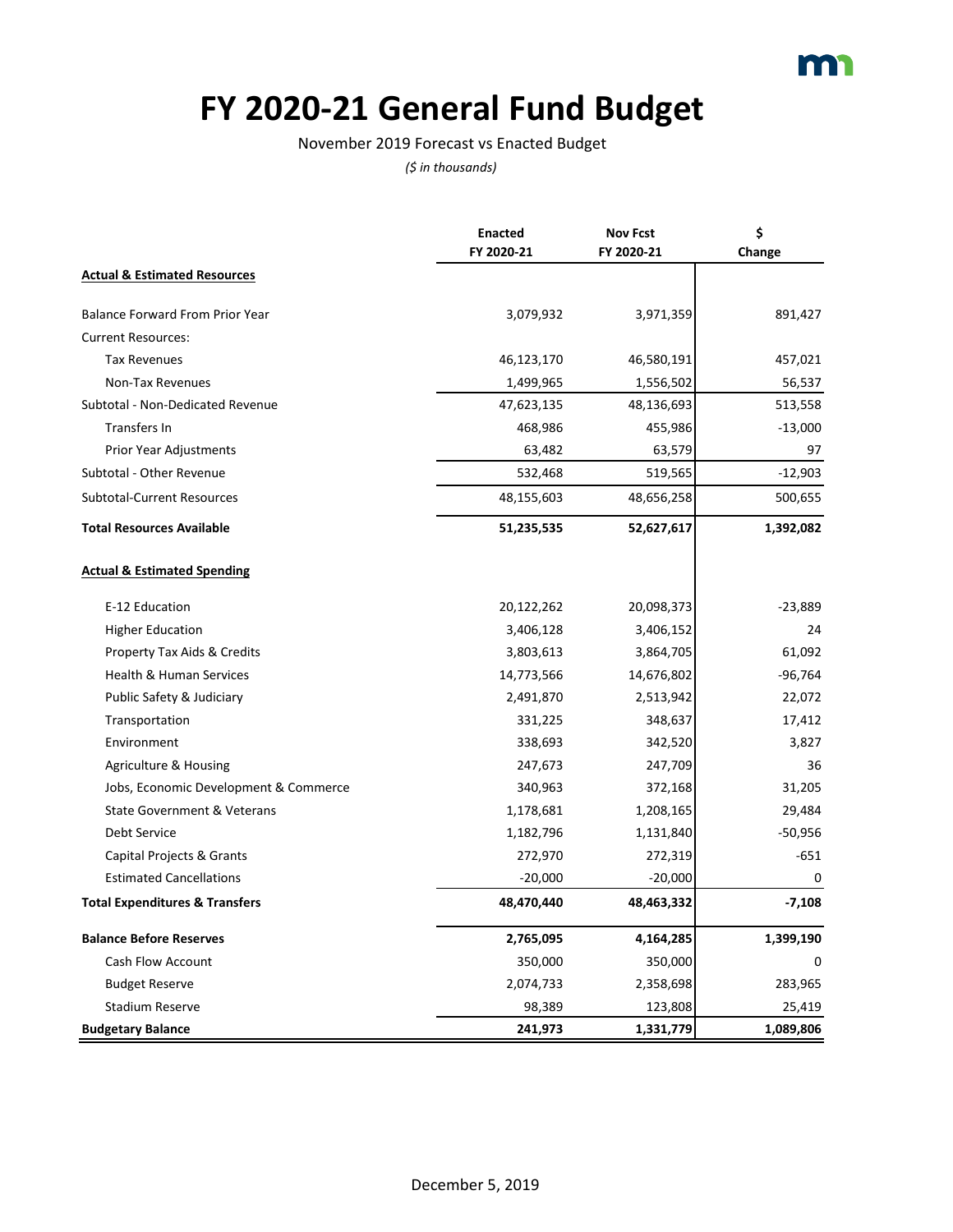### **FY 2022-23 General Fund Budget**

### November 2019 Forecast vs Enacted Budget

|                                           | <b>Enacted</b> | <b>Nov Fcst</b> | \$        |
|-------------------------------------------|----------------|-----------------|-----------|
|                                           | FY 2022-23     | FY 2022-23      | Change    |
| <b>Actual &amp; Estimated Resources</b>   |                |                 |           |
| <b>Balance Forward From Prior Year</b>    | 2,765,095      | 4,164,285       | 1,399,190 |
| <b>Current Resources:</b>                 |                |                 |           |
| <b>Tax Revenues</b>                       | 48,822,124     | 49,550,730      | 728,606   |
| Non-Tax Revenues                          | 1,473,944      | 1,546,198       | 72,254    |
| Subtotal - Non-Dedicated Revenue          | 50,296,068     | 51,096,928      | 800,860   |
| Transfers In                              | 305,460        | 305,460         | 0         |
| Prior Year Adjustments                    | 74,486         | 74,486          | 0         |
| Subtotal - Other Revenue                  | 379,946        | 379,946         | $\Omega$  |
| <b>Subtotal-Current Resources</b>         | 50,676,014     | 51,476,874      | 800,860   |
| <b>Total Resources Available</b>          | 53,441,109     | 55,641,159      | 2,200,050 |
| <b>Actual &amp; Estimated Spending</b>    |                |                 |           |
| E-12 Education                            | 20,991,765     | 20,979,022      | $-12,743$ |
| <b>Higher Education</b>                   | 3,406,128      | 3,406,128       | 0         |
| Property Tax Aids & Credits               | 4,107,714      | 4,158,387       | 50,673    |
| <b>Health &amp; Human Services</b>        | 16,398,935     | 16,382,329      | $-16,606$ |
| Public Safety & Judiciary                 | 2,518,052      | 2,516,434       | $-1,618$  |
| Transportation                            | 246,996        | 246,996         | $\Omega$  |
| Environment                               | 332,124        | 332,454         | 330       |
| Agriculture & Housing                     | 242,792        | 242,842         | 50        |
| Jobs, Economic Development & Commerce     | 312,886        | 328,755         | 15,869    |
| <b>State Government &amp; Veterans</b>    | 1,175,388      | 1,172,731       | $-2,657$  |
| Debt Service                              | 1,233,003      | 1,206,332       | $-26,671$ |
| Capital Projects & Grants                 | 306,197        | 304,786         | $-1,411$  |
| <b>Estimated Cancellations</b>            | $-20,000$      | $-20,000$       | 0         |
| <b>Total Expenditures &amp; Transfers</b> | 51,251,980     | 51,257,196      | 5,216     |
| <b>Balance Before Reserves</b>            | 2,189,129      | 4,383,963       | 2,194,834 |
| Cash Flow Account                         | 350,000        | 350,000         | $\Omega$  |
| <b>Budget Reserve</b>                     | 1,583,364      | 1,867,329       | 283,965   |
| <b>Stadium Reserve</b>                    | 193,170        | 247,596         | 54,426    |
| <b>Budgetary Balance</b>                  | 62,595         | 1,919,038       | 1,856,443 |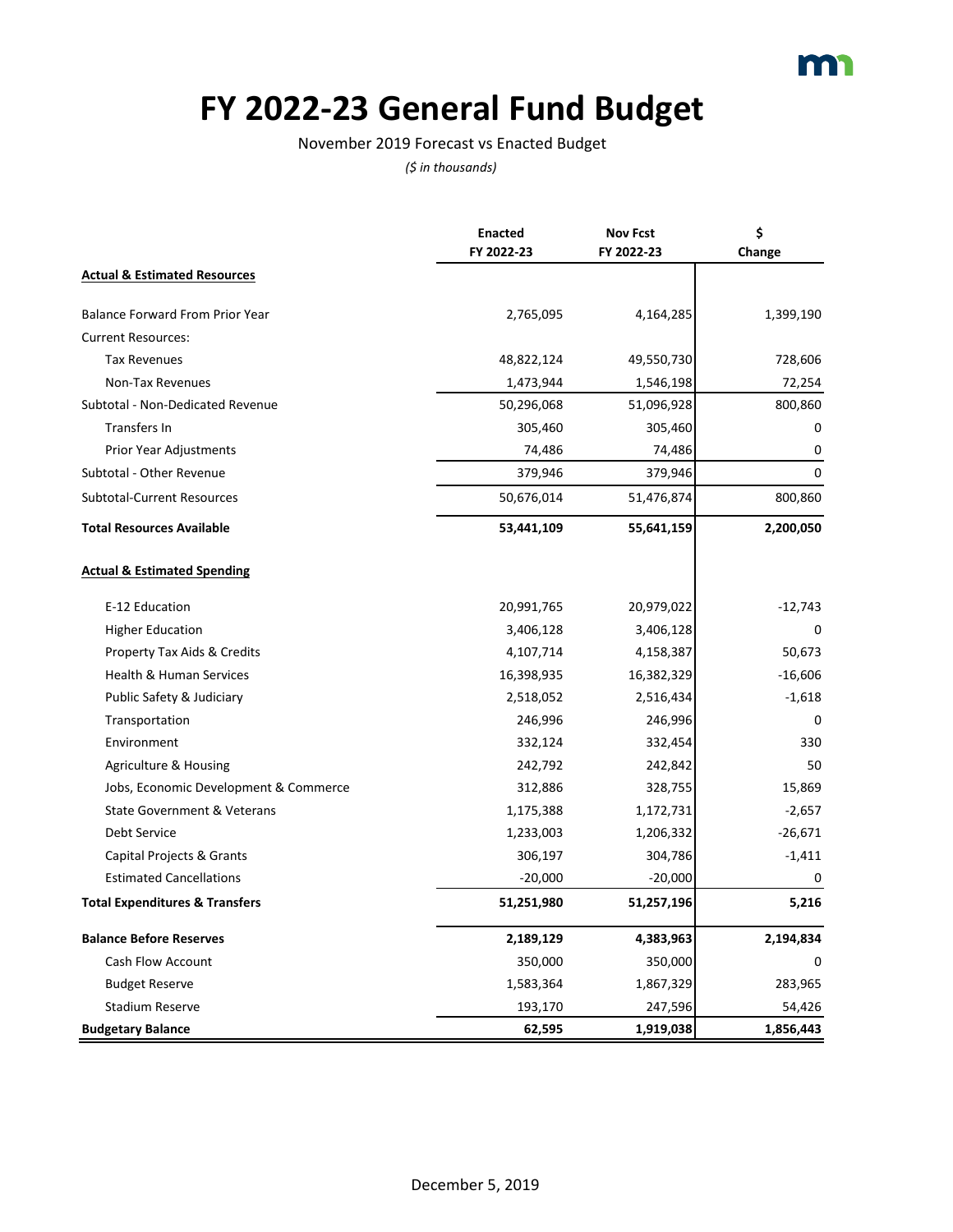

# **FY 2018-19 General Fund Budget**

#### November 2019 Forecast

|                                           | Actual<br>FY 2018 | Actual<br>FY 2019 | <b>Biennial Total</b><br>FY 2018-19 |
|-------------------------------------------|-------------------|-------------------|-------------------------------------|
| <b>Actual &amp; Estimated Resources</b>   |                   |                   |                                     |
| <b>Balance Forward From Prior Year</b>    | 3,333,262         | 3,282,980         | 3,333,262                           |
| <b>Current Resources:</b>                 |                   |                   |                                     |
| <b>Tax Revenues</b>                       | 21,247,679        | 22,599,637        | 43,847,316                          |
| Non-Tax Revenues                          | 814,026           | 878,765           | 1,692,791                           |
| Subtotal - Non-Dedicated Revenue          | 22,061,705        | 23,478,402        | 45,540,107                          |
| Dedicated Revenue                         | 1,099             | 897               | 1,996                               |
| Transfers In                              | 161,151           | 171,928           | 333,079                             |
| Prior Year Adjustments                    | 72,968            | 91,325            | 164,293                             |
| Subtotal - Other Revenue                  | 235,218           | 264,150           | 499,368                             |
| <b>Subtotal-Current Resources</b>         | 22,296,923        | 23,742,552        | 46,039,475                          |
| <b>Total Resources Available</b>          | 25,630,185        | 27,025,532        | 49,372,737                          |
| <b>Actual &amp; Estimated Spending</b>    |                   |                   |                                     |
| E-12 Education                            | 9,233,048         | 9,587,811         | 18,820,859                          |
| <b>Higher Education</b>                   | 1,651,198         | 1,642,451         | 3,293,649                           |
| Property Tax Aids & Credits               | 1,723,701         | 1,926,787         | 3,650,488                           |
| Health & Human Services                   | 6,621,621         | 6,676,597         | 13,298,218                          |
| Public Safety & Judiciary                 | 1,130,183         | 1,226,396         | 2,356,579                           |
| Transportation                            | 158,052           | 204,508           | 362,560                             |
| Environment                               | 185,851           | 167,607           | 353,458                             |
| Agriculture & Housing                     | 115,044           | 121,698           | 236,742                             |
| Jobs, Economic Development & Commerce     | 220,596           | 204,761           | 425,357                             |
| State Government & Veterans               | 618,524           | 577,871           | 1,196,395                           |
| <b>Debt Service</b>                       | 563,123           | 549,785           | 1,112,908                           |
| Capital Projects & Grants                 | 126,217           | 167,901           | 294,118                             |
| Other                                     | 47                | 0                 | 47                                  |
| <b>Estimated Cancellations</b>            |                   |                   | $\mathbf 0$                         |
| <b>Total Expenditures &amp; Transfers</b> | 22,347,205        | 23,054,173        | 45,401,378                          |
| <b>Balance Before Reserves</b>            | 3,282,980         | 3,971,359         | 3,971,359                           |
| <b>Cash Flow Account</b>                  | 350,000           | 350,000           | 350,000                             |
| <b>Budget Reserve</b>                     | 1,698,247         | 2,074,733         | 2,074,733                           |
| <b>Stadium Reserve</b>                    | 44,171            | 55,075            | 55,075                              |
| <b>Appropriations Carried Forward</b>     | 211,578           | 70,978            | 70,978                              |
| <b>Budgetary Balance</b>                  | 978,984           | 1,420,573         | 1,420,573                           |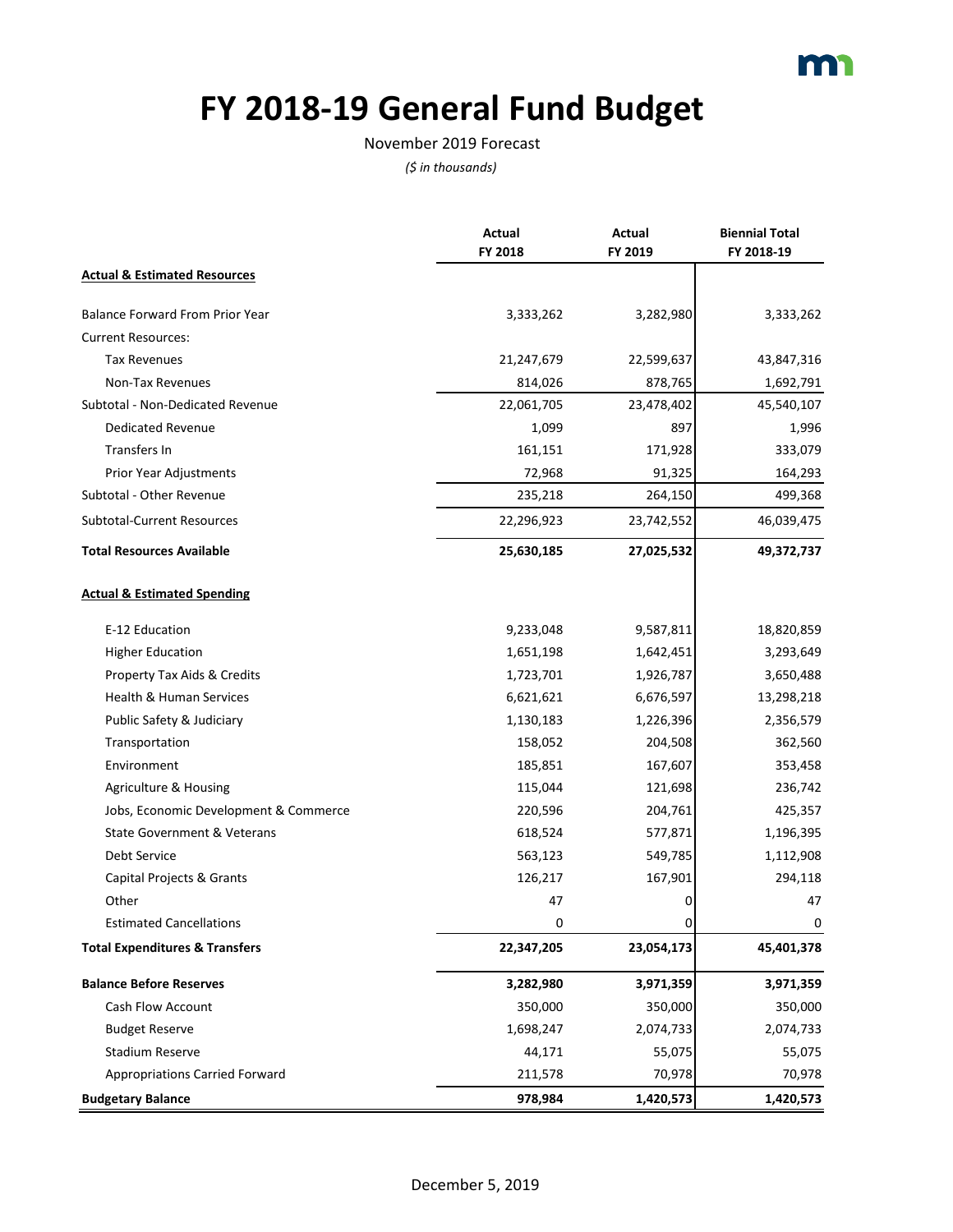

# **FY 2020-21 General Fund Budget**

#### November 2019 Forecast

|                                           | <b>Nov Fcst</b> | <b>Nov Fcst</b> | <b>Biennial Total</b> |
|-------------------------------------------|-----------------|-----------------|-----------------------|
|                                           | <b>FY 2020</b>  | FY 2021         | FY 2020-21            |
| <b>Actual &amp; Estimated Resources</b>   |                 |                 |                       |
| <b>Balance Forward From Prior Year</b>    | 3,971,359       | 3,682,592       | 3,971,359             |
| <b>Current Resources:</b>                 |                 |                 |                       |
| <b>Tax Revenues</b>                       | 22,713,545      | 23,866,646      | 46,580,191            |
| Non-Tax Revenues                          | 780,603         | 775,899         | 1,556,502             |
| Subtotal - Non-Dedicated Revenue          | 23,494,148      | 24,642,545      | 48,136,693            |
| Transfers In                              | 155,936         | 300,050         | 455,986               |
| Prior Year Adjustments                    | 26,594          | 36,985          | 63,579                |
| Subtotal - Other Revenue                  | 182,530         | 337,035         | 519,565               |
| <b>Subtotal-Current Resources</b>         | 23,676,678      | 24,979,580      | 48,656,258            |
| <b>Total Resources Available</b>          | 27,648,037      | 28,662,172      | 52,627,617            |
| <b>Actual &amp; Estimated Spending</b>    |                 |                 |                       |
| E-12 Education                            | 9,890,788       | 10,207,585      | 20,098,373            |
| <b>Higher Education</b>                   | 1,698,853       | 1,707,299       | 3,406,152             |
| Property Tax Aids & Credits               | 1,856,618       | 2,008,087       | 3,864,705             |
| Health & Human Services                   | 7,263,677       | 7,413,125       | 14,676,802            |
| Public Safety & Judiciary                 | 1,254,418       | 1,259,524       | 2,513,942             |
| Transportation                            | 210,447         | 138,190         | 348,637               |
| Environment                               | 175,161         | 167,359         | 342,520               |
| Agriculture & Housing                     | 127,583         | 120,126         | 247,709               |
| Jobs, Economic Development & Commerce     | 201,862         | 170,306         | 372,168               |
| <b>State Government &amp; Veterans</b>    | 620,789         | 587,376         | 1,208,165             |
| Debt Service                              | 540,081         | 591,759         | 1,131,840             |
| Capital Projects & Grants                 | 130,168         | 142,151         | 272,319               |
| <b>Estimated Cancellations</b>            | $-5,000$        | $-15,000$       | $-20,000$             |
| <b>Total Expenditures &amp; Transfers</b> | 23,965,445      | 24,497,887      | 48,463,332            |
| <b>Balance Before Reserves</b>            | 3,682,592       | 4,164,285       | 4,164,285             |
| <b>Cash Flow Account</b>                  | 350,000         | 350,000         | 350,000               |
| <b>Budget Reserve</b>                     | 2,358,698       | 2,358,698       | 2,358,698             |
| <b>Stadium Reserve</b>                    | 76,381          | 123,808         | 123,808               |
| <b>Budgetary Balance</b>                  | 897,513         | 1,331,779       | 1,331,779             |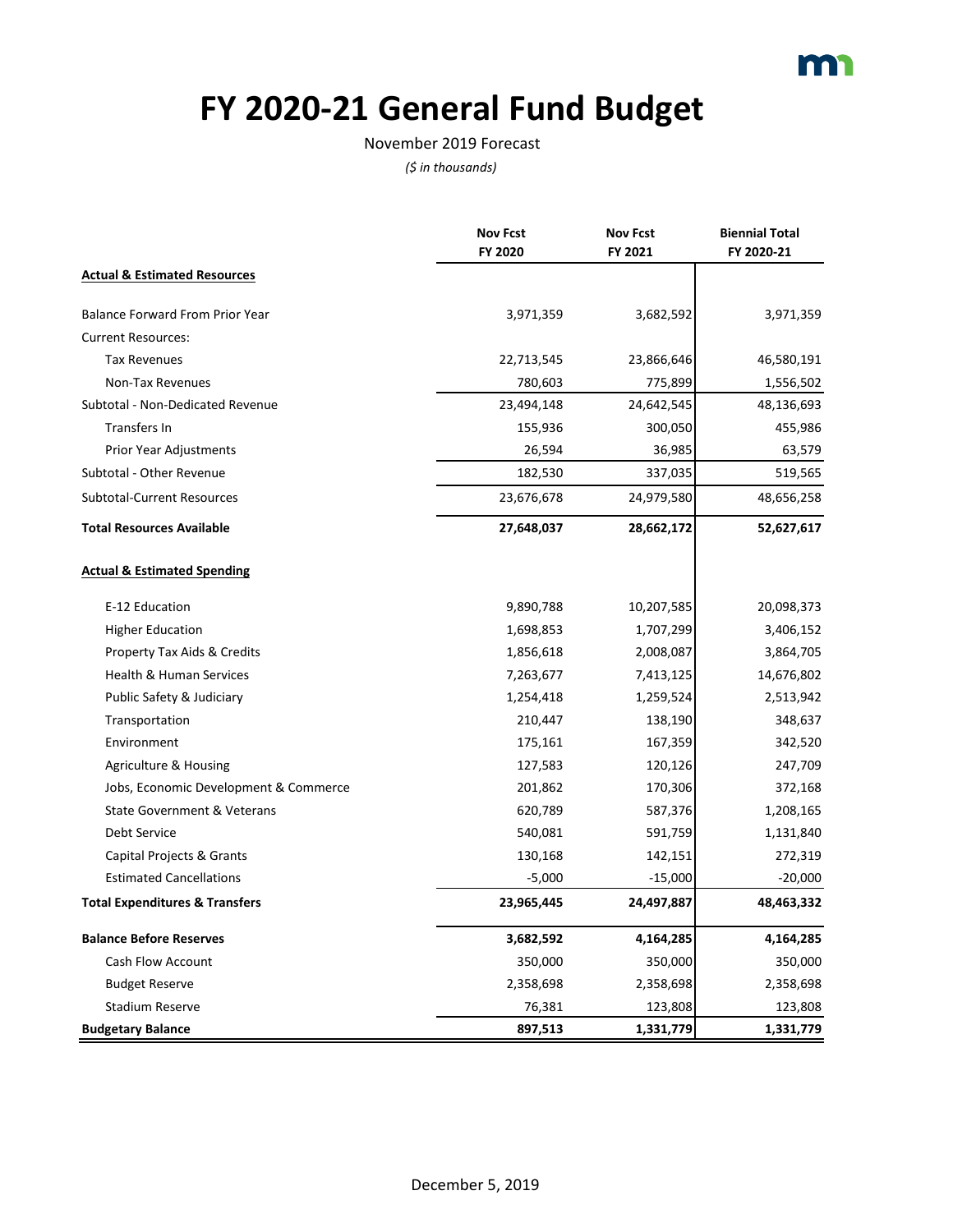

# **FY 2022-23 General Fund Budget**

#### November 2019 Forecast

|                                           | <b>Nov Fcst</b> | <b>Nov Fcst</b> | <b>Biennial Total</b> |
|-------------------------------------------|-----------------|-----------------|-----------------------|
|                                           | FY 2022         | FY 2023         | FY 2022-23            |
| <b>Actual &amp; Estimated Resources</b>   |                 |                 |                       |
| <b>Balance Forward From Prior Year</b>    | 4,164,285       | 4,154,474       | 4,164,285             |
| <b>Current Resources:</b>                 |                 |                 |                       |
| <b>Tax Revenues</b>                       | 24,421,786      | 25,128,944      | 49,550,730            |
| Non-Tax Revenues                          | 777,433         | 768,765         | 1,546,198             |
| Subtotal - Non-Dedicated Revenue          | 25,199,219      | 25,897,709      | 51,096,928            |
| <b>Transfers In</b>                       | 152,689         | 152,771         | 305,460               |
| Prior Year Adjustments                    | 37,243          | 37,243          | 74,486                |
| Subtotal - Other Revenue                  | 189,932         | 190,014         | 379,946               |
| <b>Subtotal-Current Resources</b>         | 25,389,151      | 26,087,723      | 51,476,874            |
| <b>Total Resources Available</b>          | 29,553,436      | 30,242,197      | 55,641,159            |
| <b>Actual &amp; Estimated Spending</b>    |                 |                 |                       |
| E-12 Education                            | 10,399,764      | 10,579,258      | 20,979,022            |
| <b>Higher Education</b>                   | 1,703,064       | 1,703,064       | 3,406,128             |
| Property Tax Aids & Credits               | 2,062,827       | 2,095,560       | 4,158,387             |
| Health & Human Services                   | 8,062,778       | 8,319,551       | 16,382,329            |
| Public Safety & Judiciary                 | 1,256,962       | 1,259,472       | 2,516,434             |
| Transportation                            | 123,718         | 123,278         | 246,996               |
| Environment                               | 166,248         | 166,206         | 332,454               |
| Agriculture & Housing                     | 121,421         | 121,421         | 242,842               |
| Jobs, Economic Development & Commerce     | 162,638         | 166,117         | 328,755               |
| <b>State Government &amp; Veterans</b>    | 585,233         | 587,498         | 1,172,731             |
| <b>Debt Service</b>                       | 610,534         | 595,798         | 1,206,332             |
| Capital Projects & Grants                 | 148,775         | 156,011         | 304,786               |
| <b>Estimated Cancellations</b>            | $-5,000$        | $-15,000$       | $-20,000$             |
| <b>Total Expenditures &amp; Transfers</b> | 25,398,962      | 25,858,234      | 51,257,196            |
| <b>Balance Before Reserves</b>            | 4,154,474       | 4,383,963       | 4,383,963             |
| Cash Flow Account                         | 350,000         | 350,000         | 350,000               |
| <b>Budget Reserve</b>                     | 1,867,329       | 1,867,329       | 1,867,329             |
| <b>Stadium Reserve</b>                    | 181,149         | 247,596         | 247,596               |
| <b>Budgetary Balance</b>                  | 1,755,996       | 1,919,038       | 1,919,038             |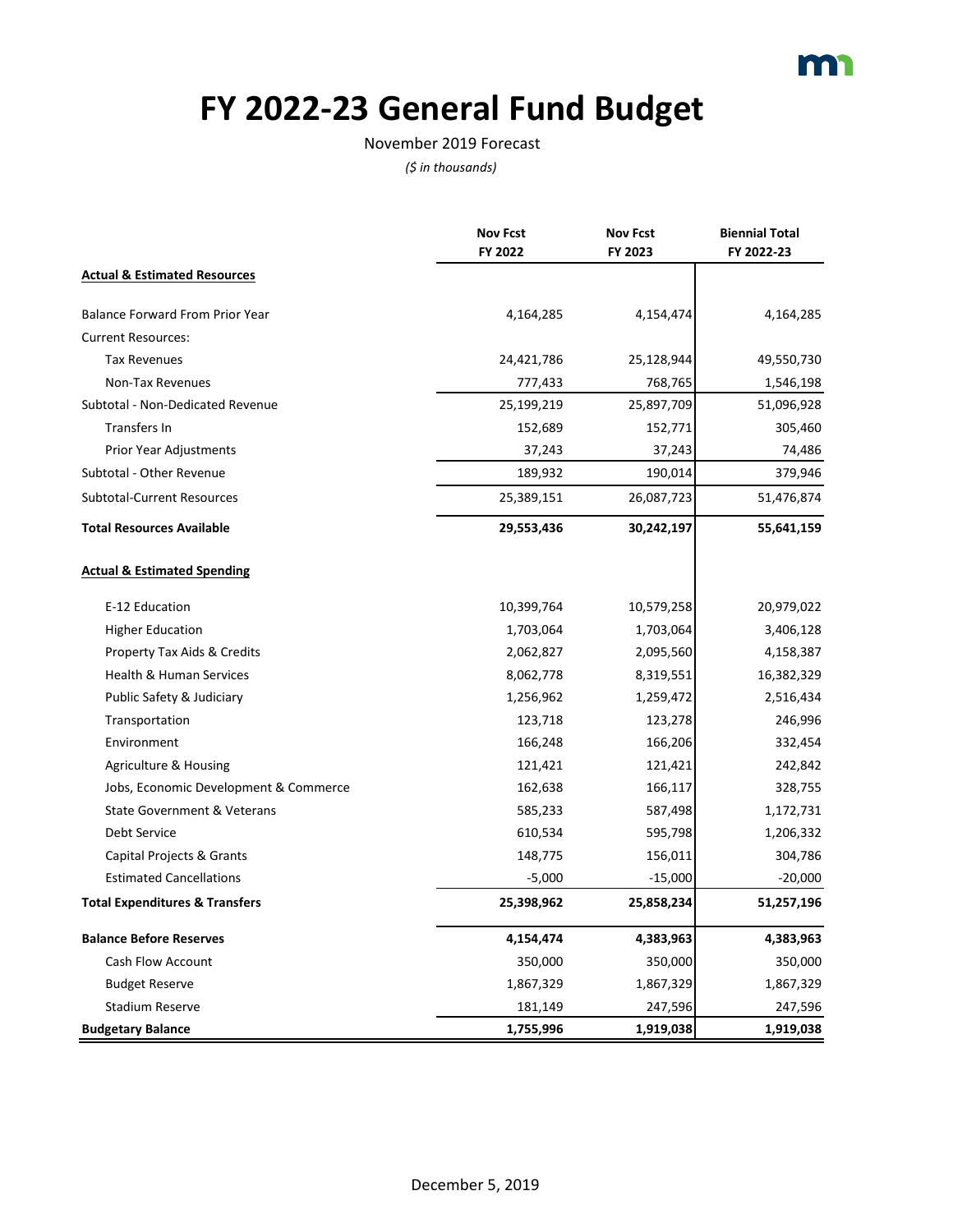### **FY 2018-23 Planning Horizon**

#### November 2019 Forecast

|                                           | Actual<br>FY 2018-19 | <b>Nov Fcst</b><br>FY 2020-21 | <b>Nov Fcst</b><br>FY 2022-23 |
|-------------------------------------------|----------------------|-------------------------------|-------------------------------|
| <b>Actual &amp; Estimated Resources</b>   |                      |                               |                               |
| Balance Forward From Prior Year           | 3,333,262            | 3,971,359                     | 4,164,285                     |
| <b>Current Resources:</b>                 |                      |                               |                               |
| <b>Tax Revenues</b>                       | 43,847,316           | 46,580,191                    | 49,550,730                    |
| Non-Tax Revenues                          | 1,692,791            | 1,556,502                     | 1,546,198                     |
| Subtotal - Non-Dedicated Revenue          | 45,540,107           | 48,136,693                    | 51,096,928                    |
| <b>Dedicated Revenue</b>                  | 1,996                | 0                             | 0                             |
| Transfers In                              | 333,079              | 455,986                       | 305,460                       |
| Prior Year Adjustments                    | 164,293              | 63,579                        | 74,486                        |
| Subtotal - Other Revenue                  | 499,368              | 519,565                       | 379,946                       |
| <b>Subtotal-Current Resources</b>         | 46,039,475           | 48,656,258                    | 51,476,874                    |
| <b>Total Resources Available</b>          | 49,372,737           | 52,627,617                    | 55,641,159                    |
| <b>Actual &amp; Estimated Spending</b>    |                      |                               |                               |
| E-12 Education                            | 18,820,859           | 20,098,373                    | 20,979,022                    |
| <b>Higher Education</b>                   | 3,293,649            | 3,406,152                     | 3,406,128                     |
| Property Tax Aids & Credits               | 3,650,488            | 3,864,705                     | 4,158,387                     |
| Health & Human Services                   | 13,298,218           | 14,676,802                    | 16,382,329                    |
| Public Safety & Judiciary                 | 2,356,579            | 2,513,942                     | 2,516,434                     |
| Transportation                            | 362,560              | 348,637                       | 246,996                       |
| Environment                               | 353,458              | 342,520                       | 332,454                       |
| Agriculture & Housing                     | 236,742              | 247,709                       | 242,842                       |
| Jobs, Economic Development & Commerce     | 425,357              | 372,168                       | 328,755                       |
| <b>State Government &amp; Veterans</b>    | 1,196,395            | 1,208,165                     | 1,172,731                     |
| <b>Debt Service</b>                       | 1,112,908            | 1,131,840                     | 1,206,332                     |
| Capital Projects & Grants                 | 294,118              | 272,319                       | 304,786                       |
| Other                                     | 47                   | 0                             | 0                             |
| <b>Estimated Cancellations</b>            | 0                    | $-20,000$                     | $-20,000$                     |
| <b>Total Expenditures &amp; Transfers</b> | 45,401,378           | 48,463,332                    | 51,257,196                    |
| <b>Balance Before Reserves</b>            | 3,971,359            | 4,164,285                     | 4,383,963                     |
| <b>Cash Flow Account</b>                  | 350,000              | 350,000                       | 350,000                       |
| <b>Budget Reserve</b>                     | 2,074,733            | 2,358,698                     | 1,867,329                     |
| <b>Stadium Reserve</b>                    | 55,075               | 123,808                       | 247,596                       |
| <b>Budgetary Balance</b>                  | 1,420,573            | 1,331,779                     | 1,919,038                     |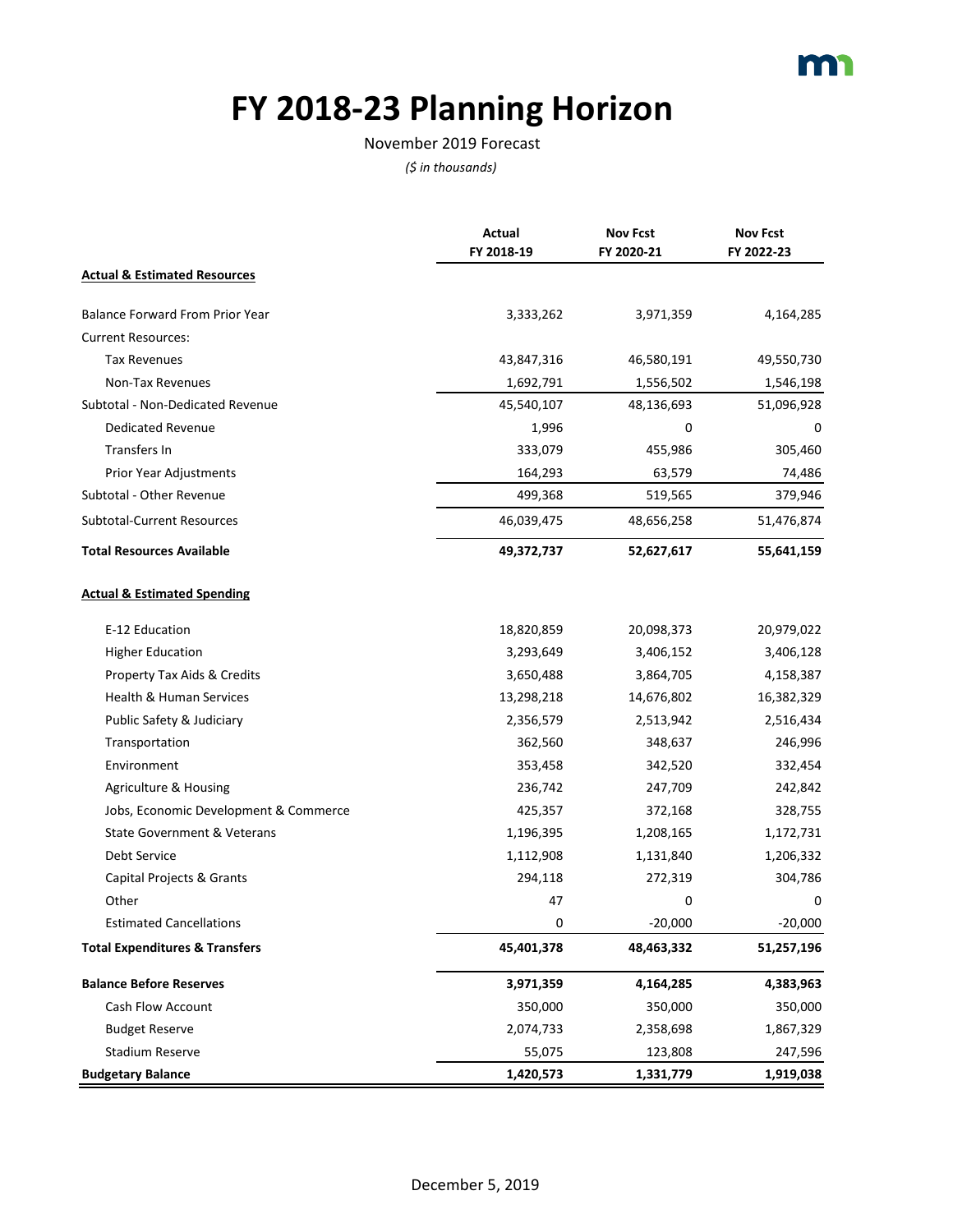# **Biennial Comparison**

#### November 2019 Forecast

|                                           | <b>Actual</b> | <b>Nov Fcst</b> | \$         |
|-------------------------------------------|---------------|-----------------|------------|
|                                           | FY 2018-19    | FY 2020-21      | Change     |
| <b>Actual &amp; Estimated Resources</b>   |               |                 |            |
| <b>Balance Forward From Prior Year</b>    | 3,333,262     | 3,971,359       | 638,097    |
| <b>Current Resources:</b>                 |               |                 |            |
| <b>Tax Revenues</b>                       | 43,847,316    | 46,580,191      | 2,732,875  |
| Non-Tax Revenues                          | 1,692,791     | 1,556,502       | $-136,289$ |
| Subtotal - Non-Dedicated Revenue          | 45,540,107    | 48,136,693      | 2,596,586  |
| <b>Dedicated Revenue</b>                  | 1,996         | 0               | $-1,996$   |
| Transfers In                              | 333,079       | 455,986         | 122,907    |
| Prior Year Adjustments                    | 164,293       | 63,579          | $-100,714$ |
| Subtotal - Other Revenue                  | 499,368       | 519,565         | 20,197     |
| Subtotal-Current Resources                | 46,039,475    | 48,656,258      | 2,616,783  |
| <b>Total Resources Available</b>          | 49,372,737    | 52,627,617      | 3,254,880  |
| <b>Actual &amp; Estimated Spending</b>    |               |                 |            |
| E-12 Education                            | 18,820,859    | 20,098,373      | 1,277,514  |
| <b>Higher Education</b>                   | 3,293,649     | 3,406,152       | 112,503    |
| Property Tax Aids & Credits               | 3,650,488     | 3,864,705       | 214,217    |
| Health & Human Services                   | 13,298,218    | 14,676,802      | 1,378,584  |
| Public Safety & Judiciary                 | 2,356,579     | 2,513,942       | 157,363    |
| Transportation                            | 362,560       | 348,637         | $-13,923$  |
| Environment                               | 353,458       | 342,520         | $-10,938$  |
| Agriculture & Housing                     | 236,742       | 247,709         | 10,967     |
| Jobs, Economic Development & Commerce     | 425,357       | 372,168         | $-53,189$  |
| <b>State Government &amp; Veterans</b>    | 1,196,395     | 1,208,165       | 11,770     |
| <b>Debt Service</b>                       | 1,112,908     | 1,131,840       | 18,932     |
| Capital Projects & Grants                 | 294,118       | 272,319         | $-21,799$  |
| Other                                     | 47            | 0               | -47        |
| <b>Estimated Cancellations</b>            | 0             | $-20,000$       | $-20,000$  |
| <b>Total Expenditures &amp; Transfers</b> | 45,401,378    | 48,463,332      | 3,061,954  |
| <b>Balance Before Reserves</b>            | 3,971,359     | 4,164,285       | 192,926    |
| Cash Flow Account                         | 350,000       | 350,000         | 0          |
| <b>Budget Reserve</b>                     | 2,074,733     | 2,358,698       | 283,965    |
| <b>Stadium Reserve</b>                    | 55,075        | 123,808         | 68,733     |
| <b>Budgetary Balance</b>                  | 1,491,551     | 1,331,779       | $-159,772$ |